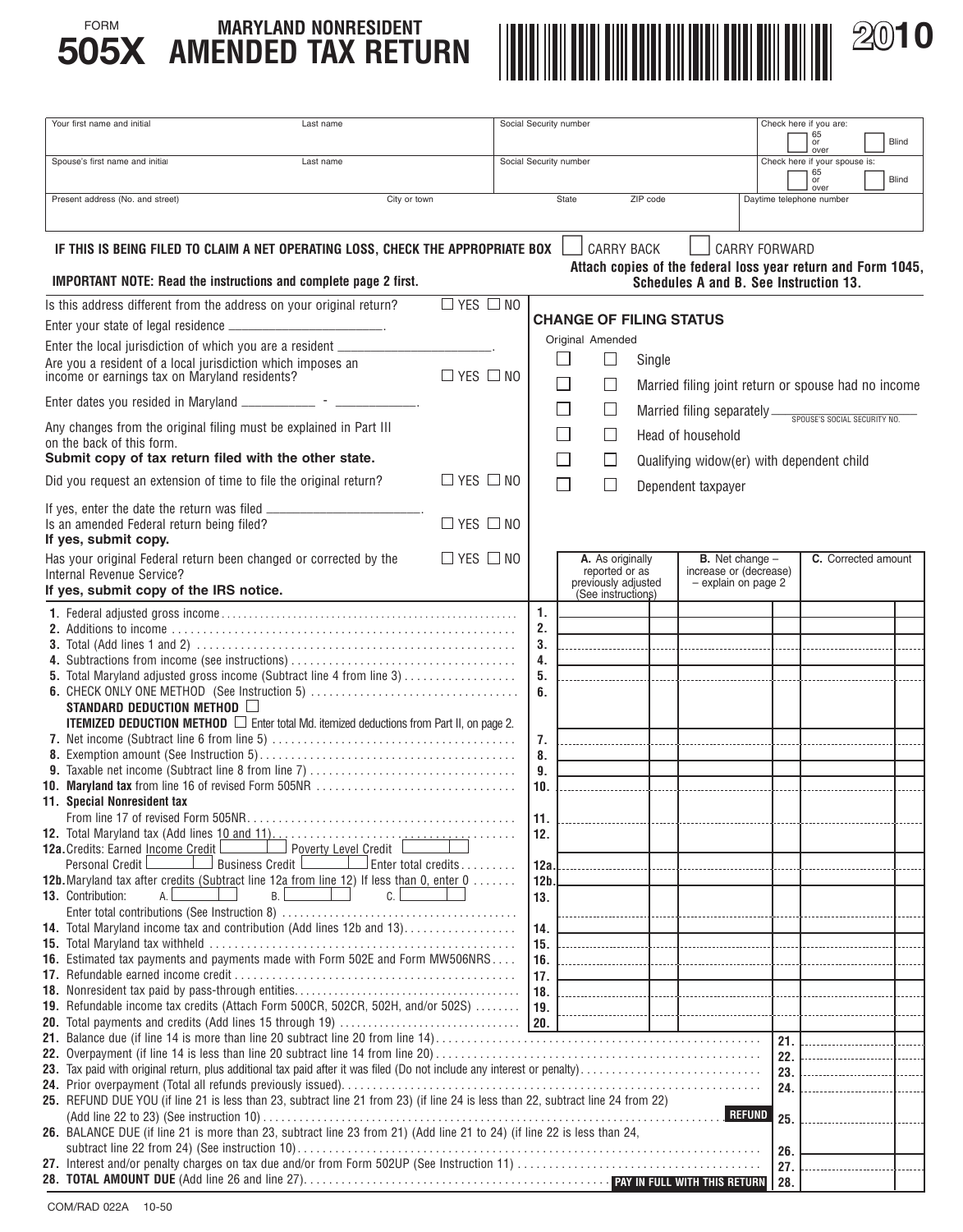## **MARYLAND FORM 505X, Page 2 2010**



 return. If there are no changes to the amounts claimed on your original Maryland return, check here  $\Box$  and complete Column **I. INCOME AND ADJUSTMENTS TO INCOME:** You must complete the following using the amounts from your federal income tax A and line 17 of Column C.

| <b>INCOME AND ADJUSTMENTS INFORMATION</b><br>(See Instruction 4)       | A. Federal income<br>(Loss)<br>as corrected | (Loss)<br>as corrected | <b>B.</b> Maryland income <b>C.</b> Non-Maryland income<br>(Loss)<br>as corrected |  |
|------------------------------------------------------------------------|---------------------------------------------|------------------------|-----------------------------------------------------------------------------------|--|
|                                                                        |                                             |                        |                                                                                   |  |
|                                                                        |                                             |                        |                                                                                   |  |
|                                                                        |                                             |                        |                                                                                   |  |
|                                                                        |                                             |                        |                                                                                   |  |
|                                                                        |                                             |                        |                                                                                   |  |
|                                                                        |                                             |                        |                                                                                   |  |
|                                                                        |                                             |                        |                                                                                   |  |
|                                                                        |                                             |                        |                                                                                   |  |
|                                                                        |                                             |                        |                                                                                   |  |
|                                                                        |                                             |                        |                                                                                   |  |
|                                                                        |                                             |                        |                                                                                   |  |
|                                                                        |                                             |                        |                                                                                   |  |
|                                                                        |                                             |                        |                                                                                   |  |
|                                                                        |                                             |                        |                                                                                   |  |
|                                                                        |                                             |                        |                                                                                   |  |
|                                                                        |                                             |                        |                                                                                   |  |
| 17. Adjusted gross income (Subtract line 16 from 15) (Carry the amount |                                             |                        |                                                                                   |  |

**II. ITEMIZED DEDUCTIONS:** If you itemized deductions on your Maryland return, you must complete the following. If there are no changes to the amounts claimed on your original Maryland return, check here  $\Box$  and complete Column A and line 11 of Column C.

|                                                                                       | A. As originally<br>reported or as<br>previously adjusted | <b>B.</b> Net increase<br>or (decrease) | <b>C.</b> Corrected amount |  |
|---------------------------------------------------------------------------------------|-----------------------------------------------------------|-----------------------------------------|----------------------------|--|
|                                                                                       |                                                           |                                         |                            |  |
|                                                                                       |                                                           |                                         |                            |  |
|                                                                                       |                                                           |                                         |                            |  |
|                                                                                       |                                                           |                                         |                            |  |
|                                                                                       |                                                           |                                         |                            |  |
|                                                                                       |                                                           |                                         |                            |  |
|                                                                                       |                                                           |                                         |                            |  |
|                                                                                       |                                                           |                                         |                            |  |
| 8. Enter state and local income taxes included on line 2 or from worksheet            |                                                           |                                         |                            |  |
|                                                                                       |                                                           |                                         |                            |  |
| <b>10.</b> AGI factor (See instruction 14 of the nonresident instructions). 10 $\Box$ |                                                           |                                         |                            |  |
| 11. Total Maryland deductions (multiply line 9 by line 10) (Enter on page 1,          |                                                           |                                         |                            |  |

### **III. EXPLANATION OF CHANGES TO INCOME, DEDUCTIONS AND CREDITS:** Enter the line number from page 1 for each item you are changing and give the reason for each change. Attach any required supporting forms and schedules for items changed.

Under penalties of perjury, I declare that I have examined this return, including accompanying schedules and statements, and to the best of my knowledge and belief it is true, correct and complete. If prepared by a person other than taxpayer, the declaration is based on all information of which the preparer has any knowledge. Check here  $\Box$  if you authorize your preparer to discuss this return with us.

# Make checks payable and mail to:<br> **COMPTROLLER OF MARYLAND**<br>
It is recommended that you write your Social Security

COM/RAD 022A 10-50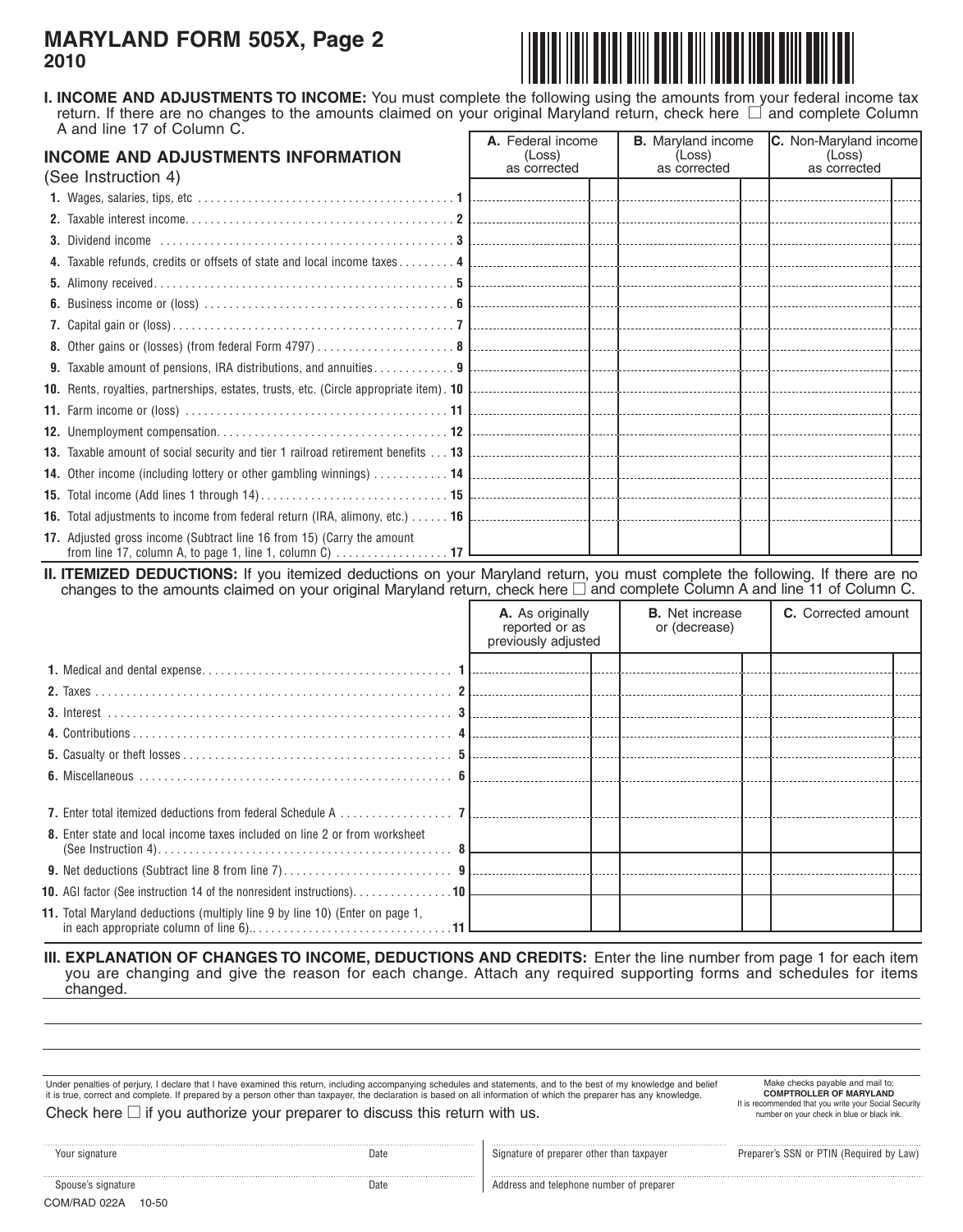## **IMPORTANT NOTES**

 $\int$ The instructions included here should enable you to complete a nonresident amended return for tax year 2010. If you must amend a tax year prior to 01/01/2010, you should obtain a Form 505X and a nonresident tax booklet for the year you wish to amend so that you will have the proper instructions and rates.

Changes made as part of an amended return are subject to audit for up to three years from the date that the amended return is filed.

### **WHEN AND WHERE TO FILE**

Generally, Form 505X must be filed within three years from the date the original return was due (including extensions) or filed. The following exceptions apply.

- • A claim filed after three years, but within two years from the time the tax was paid is limited to the amount paid within the two years immediately before filing the claim.
- • A claim for refund based on a federal net operating loss carryback must be filed within 3 years after the due date (including extensions) of the return for the tax year of the net operating loss.
- • If the claim for refund or credit for overpayment resulted from a final determination made by an administrative board or an appeal of a decision of an administrative board, that is more than three years from the date of filing the return or more than two years from the time the tax was paid, the claim for refund must be filed within one year of the date of the final decision of the administrative board or final decision of the highest court to which an appeal of the administrative board is taken.
- • If the Internal Revenue Service issues a final determination of adjustments that would result in a decrease to Maryland taxable income, file an amended return within one year after the final adjustment report or the final court decision if appealed.
- • If the Internal Revenue Service issued a final determination of adjustments that would result

in an increase to Maryland taxable income, file amended return within ninety days after the final determination.

**Do not file an amended return until sufficient time has passed to allow the original return to be processed. For current year returns, allow at least six weeks.** Please note that no refund for less than \$1.00 will be issued.

The amended return must be filed with the Comptroller of Maryland, Revenue Administration Division, Annapolis, Maryland 21411-0001.

For more information regarding refund limitations, see Administrative Release 20.

### **PROTECTIVE CLAIMS**

 AND WHERE TO FILE. The Comptroller may A protective claim is a claim for a specific amount of refund filed on an amended return with a request that the Comptroller delay acting on the refund request. The claim for refund may not be based on a federal audit. The delay requested must be due to a pending decision by a state or federal court which will affect the outcome of the refund, or for reasonable cause. The protective claim must be filed in accordance with the limitations outlined in the section WHEN accept or reject a protective claim. If rejected, the taxpayer will be informed of a right to a hearing. We cannot accept a protective claim unless an original return has been filed.

### **PENALTIES**

There are severe penalties for failing to file a tax return, failing to pay any tax when due, filing false or fraudulent returns or making a false certification. The penalties include criminal fines, imprisonment and a penalty on your taxes. In addition, interest is charged on amounts not paid when due.

 To collect unpaid taxes, the Comptroller is directed to enter liens against the salary, wages or property of delinquent taxpayers.

### **PRIVACY ACT INFORMATION**

 The Revenue Administration Division requests information on tax returns to administer the income

tax laws of Maryland, including determination and collection of correct taxes. If you fail to provide all or part of the requested information, the exemptions, exclusions, credits, deductions or adjustments may be disallowed and you may owe more tax. In addition, the law provides penalties for failing to supply information required by law or regula-

tions. You may look at any records held by the Revenue Administration Division which contain personal information about you. You may inspect such records, and you have certain rights to amend or correct them.

As authorized by law, information furnished to the Revenue Administration Division may be given to the United States Internal Revenue Service, a proper official of any state that exchanges tax information with Maryland and to an officer of this state having a right to the information in that officer's official capacity. The information may also be obtained with a proper legislative or judicial order.

### **USE OF FEDERAL RETURN**

Most changes to your federal return will result in changes on your Maryland return and you will need the information from your federal amendment to complete your Maryland amended return. Therefore, complete your federal return first. Maryland law requires that your income and deductions be entered on your Maryland return exactly as they were reported on your federal return. However, all items reported on your Maryland return are subject to verification, audit and revision by the Maryland Comptroller's Office.

**If you are amending your federal return, attach a photocopy of the federal Form 1040X and any revised schedules to your Maryland Form 505X.** If your tax has been increased by the Internal Revenue Service, you must report this increase to the Maryland Revenue Administration Division within ninety (90) days from the final IRS determination.

**SPECIFIC INSTRUCTIONS** 

from the address on your original return, be sure to answer "Yes" to the first question. **NAME AND ADDRESS INFORMATION.** Enter the Social Security number, correct name and current address in the boxes. Be sure<br>to check the appropriate box if you or your spouse are 65 or over or blind on the last day of the tax

□ **Maryland for the tax year and explain any changes from your original filing in Part III on the back of Form 505X.**  QUESTIONS. Answer all of the questions and attach copies of any federal notices, amended forms and schedules. If filing your<br>amended return for a Net Operating Loss Carryback or Carryforward, check the appropriate box. Pro

**3 FILING STATUS.** Enter the filing status you used on your original return and show any change of filing status. Your filing status <br> **3** should correspond to the filing status used on your federal return. **should correspond to the filing status used on your federal return.** 

Generally,

 filing joint to married filing separately after the ing status to or from married filing joint requires explanation in Part III on the back of Form 505X. original due date of the return. Any change in fil- the signature of both spouses. Enter a complete

### **4** TURN THE FORM OVER AND COMPLETE PAGE 2.

## □ **PART I - Page 2**

Enter the amount of income (or loss) from your federal return as corrected in Column A. Enter the amount of your Maryland income (or loss) as corrected in Column B. Enter the amount of your non-Maryland income (or loss) as corrected in Column C.

### **PART II - Page 2**

 original or previously adjusted amounts in If you itemized deductions, enter your

Column A. Enter any increase (or decrease) in Column B and enter the corrected amounts in Column C.

Any amount deducted as contributions of Preservation and Conservation Easements for 1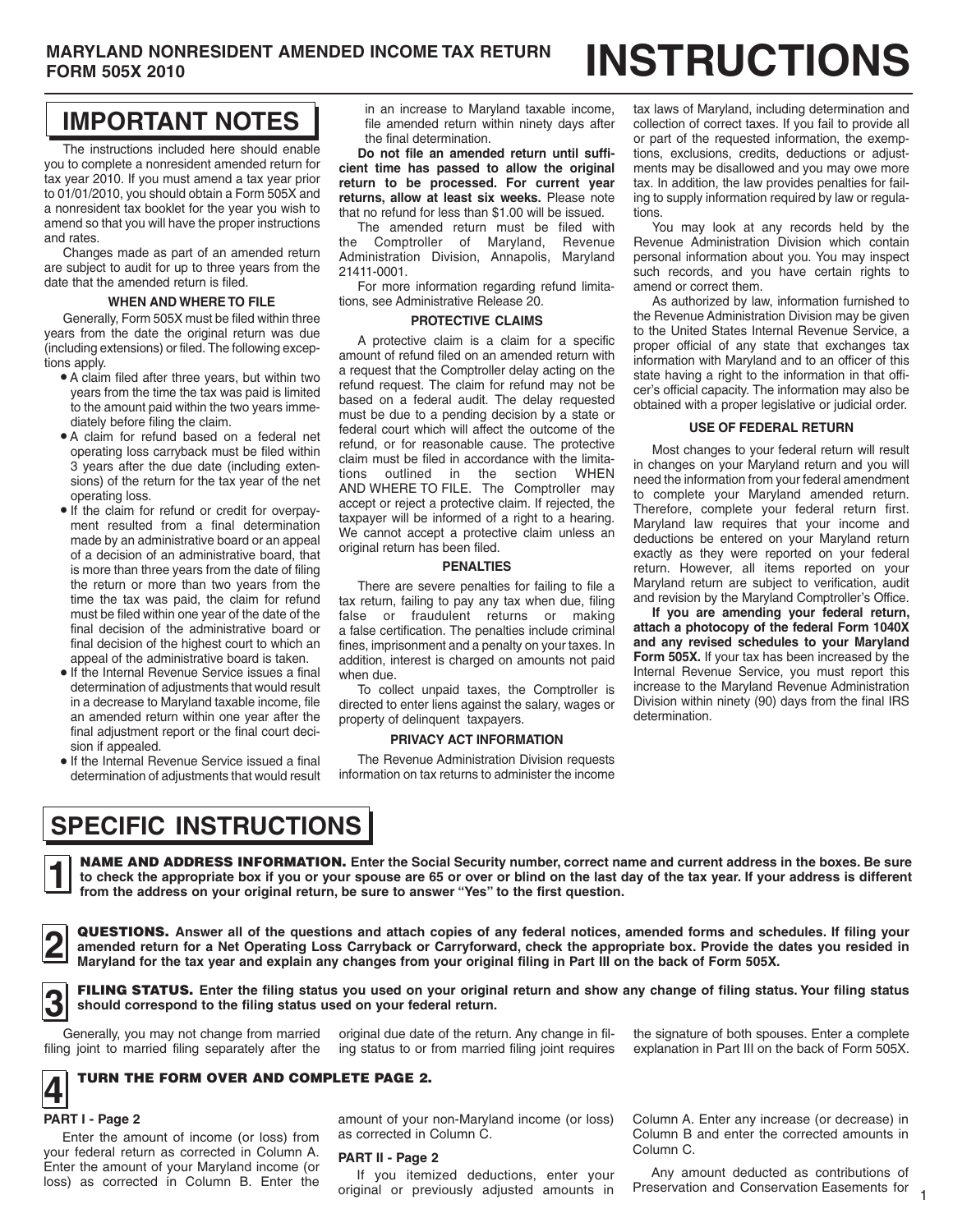adjusted gross income factor from the work- nation of the changes being made on the the change. Be sure to attach revised Form which a credit is claimed on Form 502CR must **PART III Enter the line number from page 1 for each** each verter the line number from page 1 for each be included on line 8. On line 10, enter the Use this section to provide a detailed expla- item you are changing and state the reason for adjusted gross income factor from the work- nation of the changes being made on the

sheet in Instruction 5 below. **amended return. A filing status change must be** 505NR and any other required schedules or forms. fully explained here.

### NOW COMPLETE THE FRONT OF FORM 505X.

return as originally filed or as previously adjusted or amended.

In Column B, enter the net increase or net decrease for each line you are changing. Show

**COLUMNS A-C all decreases in parentheses.** Explain each In Column A, enter the amounts from your change in Part III of Form 505X and attach any<br>urn as originally filed or as previously adjust- related schedule or form. If you need more space, show the required information on an attached statement

For Column C, add the increase in Column B to the amount in Column A, or subtract the Column B decrease from Column A. For any item you do not change, enter the amount from Column A in Column C.

# **5** FIGURE YOUR MARYLAND AND SPECIAL NONRESIDENT TAX.

 amended return or as corrected by the IRS. Be sure to reconcile this figure to Part 1 on the back □ **LINE 1 – Income and adjustments from federal return.** Copy the amounts from your federal of Form 505X and enter a complete explanation of the changes in Part III.

 **LINE 2 – Additions to income.** For decoupling and tax preference items and amounts to be added when credits are claimed, attach corrected 500CR. Enter an explanation of the changes in Maryland Form(s) 500DM, 502TP, 502CR or Part III.

 such as child care expenses, pension exclusion and dent tax booklet. Enter an explanation of the **LINE 4 – Subtractions from income.** Enter items other subtractions as shown in the 2010 nonresichanges in Part III and attach any corrected forms.

 **Standard deduction method.** The standard **LINE 6 – Method of computation.** 

 deduction is 15% of the Maryland adjusted gross income with the following minimums and maximums.

Filing Status Single Married filing separately Dependent taxpayer

Filing Status Married filing joint or – Minimum of \$1,500 and maximum of \$2,000

spouse had no income – Minimum of \$3,000 and maximum of \$4,000

Qualifying widow(er) with dependent child

Head of household

 **Itemized deduction method.** Check the box and enter your total Maryland itemized deductions.

 **LINE 8 – Exemptions.** The personal exemption is \$3,200. This exemption amount is partially reduced once the taxpayer's federal adjusted gross income exceeds \$100,000. (\$150,000 if filing joint, Head of Household or Qualifying Widow(er) with Dependent

 Child). If you are subject to this reduction, see the exemption chart in the nonresident tax booklet. Taxpayers 65 years old or blind get an additional exemption of \$1,000.

 Multiply the exemption amount by the AGI factor in the worksheet below to calculate the amount of the of Form 505X. Use the exemption amount that you ously adjusted) in ColumnAof line 8. The difference exemption to enter in column C of line 8 on the front had claimed on your original return (or as previbetween these two figures should be entered in Column B of line 8.

**LINE 10 – Computing the tax.** Complete Form 505NR following the instructions in the nonresident tax booklet using corrected figures to determine the tax. Line 16 of the revised Form 505NR is entered on line 10 of Form 505X. Line 17 of the revised Form 505NR is entered on line 11 of Form 505X.

 **in the worksheet below. Carry this amount to four decimal places. NOTE: If Maryland adjusted gross income before subtractions (line 2) is 0 or**  Adjusted Gross Income (AGI) Factor. **You must adjust your standard or itemized deductions and exemptions using the AGI factor calculated less, use 0 as your factor. If your federal adjusted gross income (line 1) is 0 or less and line 2 is greater than 0, use 1 as your factor.** 

### **ADJUSTED GROSS INCOME FACTOR WORKSHEET**

| 1. | Enter your federal adjusted gross income (from line 17, column 1)                                                 |  |  |
|----|-------------------------------------------------------------------------------------------------------------------|--|--|
|    | 2. Enter your Maryland adjusted gross income before subtraction of non-Maryland income (from line 25) $\boxed{2}$ |  |  |
|    |                                                                                                                   |  |  |

| Tax Year 2010                                                                                                                                                                                                                                                                                                                                                                                                                                                                                                                                                  |                                                                                                                                                                                                                                                                                                                                                                                                                                                                                                                                                           |  |  |  |  |  |  |  |  |
|----------------------------------------------------------------------------------------------------------------------------------------------------------------------------------------------------------------------------------------------------------------------------------------------------------------------------------------------------------------------------------------------------------------------------------------------------------------------------------------------------------------------------------------------------------------|-----------------------------------------------------------------------------------------------------------------------------------------------------------------------------------------------------------------------------------------------------------------------------------------------------------------------------------------------------------------------------------------------------------------------------------------------------------------------------------------------------------------------------------------------------------|--|--|--|--|--|--|--|--|
| Tax rate schedule I<br>(for taxpayers filing as Single, Married Filing Separately, or as Dependent                                                                                                                                                                                                                                                                                                                                                                                                                                                             | Tax rate schedule II<br>(for taxpayers filing Joint Returns, Head of Household,                                                                                                                                                                                                                                                                                                                                                                                                                                                                           |  |  |  |  |  |  |  |  |
| Taxpayers. This rate is also used for taxpayers filing as Fiduciaries.)                                                                                                                                                                                                                                                                                                                                                                                                                                                                                        | or for Qualifying Widows/Widowers.)                                                                                                                                                                                                                                                                                                                                                                                                                                                                                                                       |  |  |  |  |  |  |  |  |
| Taxable Net Income is:<br><b>Maryland Tax is:</b><br><b>But Not Over</b><br>Over                                                                                                                                                                                                                                                                                                                                                                                                                                                                               | <b>Maryland Tax is:</b><br>Taxable Net Income is:<br><b>But Not Over</b><br>Over                                                                                                                                                                                                                                                                                                                                                                                                                                                                          |  |  |  |  |  |  |  |  |
| - \$<br>2% of the amount<br>$\Omega$<br>.000<br>\$20 plus 3% of the excess over \$1,000<br>1.000<br>2.000<br>\$50 plus 4% of the excess over \$2,000<br>3.000<br>2,000<br>\$90 plus 4.75% of the excess over \$3,000<br>3.000<br>150,000<br>\$7,072.50 plus 5% of the excess over \$150,000<br>150.000<br>300,000<br>\$14,572.50 plus 5.25% of the excess over \$300,000<br>300,000<br>500,000<br>\$25,072.50 plus 5.5% of the excess over \$500,000<br>500,000<br>1.000.000<br>\$52,572.50 plus 6.25% of the excess over \$1,000,000<br>1.000.000<br>-------- | 2% of the amount<br>- \$<br>1.000<br>.000<br>\$20 plus 3% of the excess over \$1,000<br>2.000<br>\$50 plus 4% of the excess over \$2,000<br>2.000<br>3,000<br>\$90 plus 4.75% of the excess over \$3,000<br>3.000<br>200,000<br>\$9,447.50 plus 5% of the excess over \$200,000<br>200,000<br>350,000<br>\$16,947.50 plus 5.25% of the excess over \$350,000<br>350,000<br>500,000<br>\$24,822.50 plus 5.5% of the excess over \$500,000<br>1.000.000<br>500,000<br>\$52,322.50 plus 6.25% of the excess over \$1,000,000<br>1.000.000<br>$- - - - - - -$ |  |  |  |  |  |  |  |  |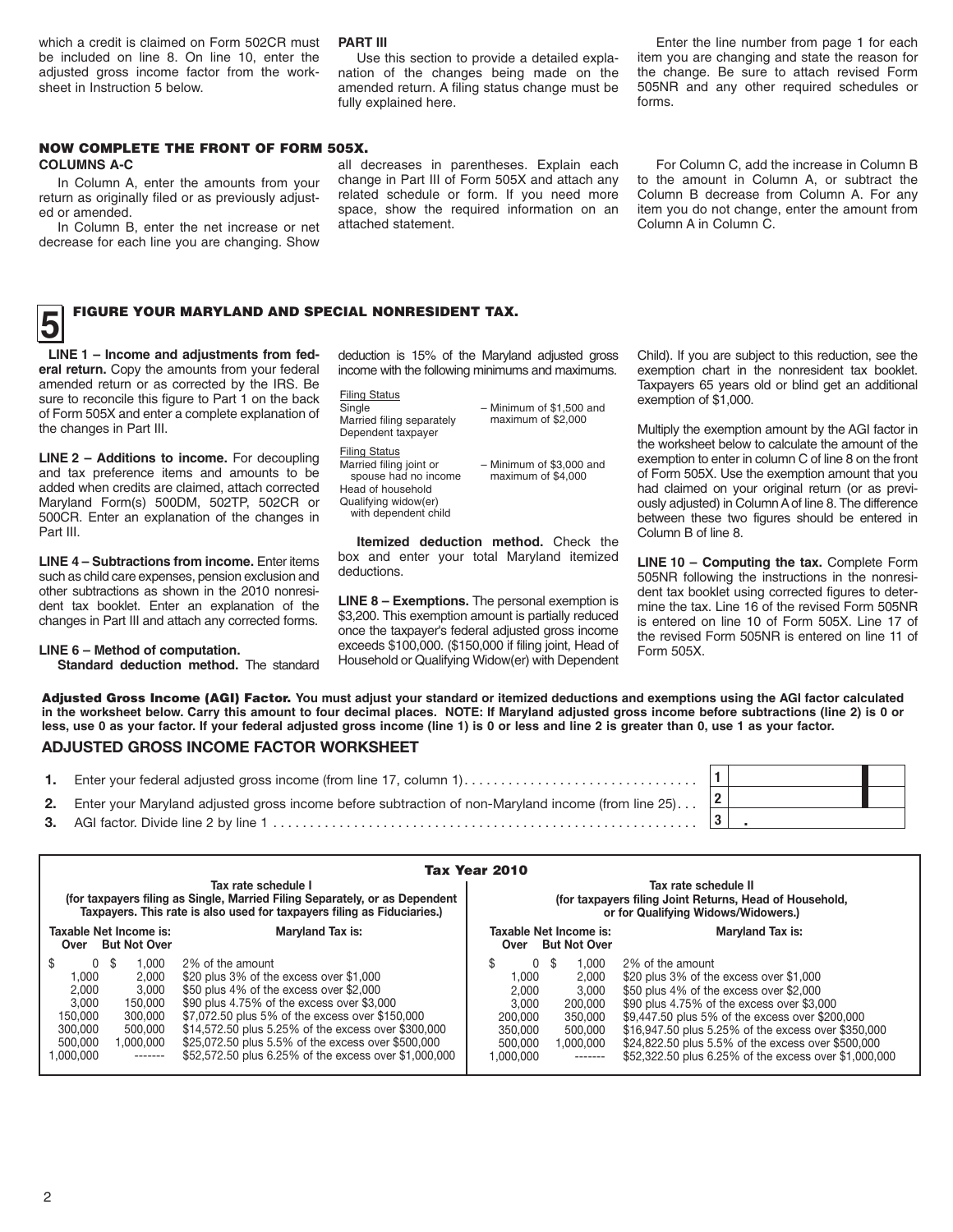

## **6** EARNED INCOME CREDIT, POVERTY LEVEL CREDIT, CREDITS FOR INDIVIDUALS AND BUSINESS TAX CREDITS. Enter each credit being claimed in the appropriate box on line 12a. **each credit being claimed in the appropriate box on line 12a.**

You may claim a credit equal to one-half of your federal earned income credit on line 12a. You may claim a credit equal to one-half of Since you are a nonresident, you must prorate the earned income credit using the Maryland income factor from line 9 of Form 505NR.

 to 5% of your earned income. If your income is less than the poverty level guidelines. Please refer to the instructions and worksheet in the You may also claim a credit on line 12a equal

 Nonresident tax booklet to compute the allowable credit. If you are a nonresident, you must prorate the poverty level credit using the Maryland income factor.

 should be entered in the appropriate box on line Personal income tax credits from Form 502CR and business tax credits from Form 500CR 12a. If these amounts are different from the original return, be sure to attach the completed Form

502CR and/or Form 500CR with appropriate documentation or certifications.

If the total credits on line 12a are greater than the tax on line 12, enter zero on line 12b. The credits entered on line 12a are nonrefundable. For information concerning refundable credits, see Instruction 9.

## **SPECIAL NONRESIDENT INCOME TAX.**

□ The special nonresident tax is calculated on Line 17 of revised Form 505NR.

**CONTRIBUTIONS TO THE CHESAPEAKE BAY AND ENDANGERED SPECIES FUND, DEVELOPMENTAL DISABILITIES** □ Bay and Endangered Species Fund, 13B for the Developmental Disabilities Waiting List Equity Fund and 13C for the Maryland Cancer Fund.<br>Any contribution will increase your balance due or reduce your refund. Enter the tot **8 CONTRIBUTIONS TO THE CHESAPEAKE BAY AND ENDANGERED SPECIES FUND, DEVELOPMENTAL DISABILITIES WAITING LIST EQUITY FUND AND MARYLAND CANCER FUND. Enter the amounts of your contribution in 13A for the Chesapeake Ray and For** Bay and Endangered Species Fund, 13B for the Developmental Disabilities Waiting List Equity Fund and 13C for the Maryland Cancer Fund. information concerning the funds is contained in the Maryland tax booklet for the tax year of the amended return.

# **9** TAXES PAID AND CREDITS. Write your taxes paid and credits on lines 15-20.

□ Enter the correct amounts on lines 15 through 19 and attach any additional or corrected W-2 statements, photocopies of cancelled checks or money orders for estimated account payments not credited on your original return. Attach corrected Form 502CR and other state returns, or corrected Form 500CR, Form 502H, and/or 502S for the applicable year being amended.

 Please refer to the Refundable Earned Income **Refundable Earned Income Credit.** You may be eligible for a refundable earned income credit if one-half of your federal earned income credit is greater than your Maryland tax.

Credit Worksheet in the 2010 nonresident tax booklet, and enter the allowable credit on line 17.

**Refundable Income Tax Credits.** Enter the total of your refundable income tax credits on line 19. Attach Form 502CR.<br>a. NEIGHBORHOOD STABILIZATION

- credit equal to the property tax credit a. NEIGHBORHOOD CREDIT**.** Beginning with tax year 1999, individuals certified by Baltimore City or Baltimore County as qualified for the neighborhood stabilization credit may claim a granted by Baltimore City or Baltimore County. Attach a copy of the certification.
- b. H E R I T A G E S T R U C T U R E REHABILITATION AND SUSTAINABLE COMMUNITIES TAX CREDIT. A credit is allowed for a percentage of qualified rehabilitation expenditures as certified by the Maryland Historical Trust. Attach a copy of the appropriate Form 502H and/or 502S and certification.
- c. REFUNDABLE BUSINESS INCOME TAX CREDIT. See Form 500CR for instructions and qualifications.



**10 BALANCE DUE OR OVERPAYMENT.** Calculate the balance due or overpayment by subtracting the total on line 20 from the amount on line 14 and enter the result on either line 21 or line 22. **amount on line 14 and enter the result on either line 21 or line 22.** 

ENTERT AND A SERVIEW THE THE TAND AND ENTERT IN THE POSITION OF THE PAID OF THE PAID OF THE PAID OF THE PAID OF THE PAID OF THE PAID OF THE PAID OF THE PAID OF THE PAID OF THE PAID OF THE PAID OF THE PAID OF THE PAID OF TH overpayment from your original return plus any additional overpayments from prior amendments or adjustments on line 24.

### **If there is an amount on line 21:**

- • and line 21 is more than line 23, you owe additional tax. Enter the difference on line 26 and compute the interest due using the interest rates in Instruction 11.
- • and there is also an amount on line 24, you owe additional tax. Add the two together and enter the total on line 26. Compute the interest due. See Instruction 11.
- • and line 21 is less than line 23, you are due a refund. Enter the difference on line 25.

### **If there is an amount on line 22:**

- • and line 22 is more than line 24, you are due an additional refund. Enter the difference on line 25.
- • and there is also an amount on line 23, you are due an additional refund. Add the two together and enter on line 25.
- • and line 22 is less than line 24, you owe additional tax. Enter the difference on line 26 and compute the interest due using the interest rates in Instruction 11.

### **Previous interest and penalty**

Interest and/or penalty charges for the year you are amending, whether previously paid or still outstanding, may be adjusted as a result of your amendment. Any payments made on the account have been applied first to penalty, then to interest and lastly to tax due. These payments may require reallocation depending on the result of the amendment. We will notify you of the net balance due or refund when we have completed processing your Form 505X.

NOTE: If all or part of the overpayment on your original return was credited to an estimated tax account for next year, we cannot reduce or remove this credit without specific authorization from you. If you have a balance due, and wish to apply monies credited to a 2011 estimated tax account, please attach written authorization for the amount to be removed. Interest charges are assessed even if the balance due is removed from the 2011 account.